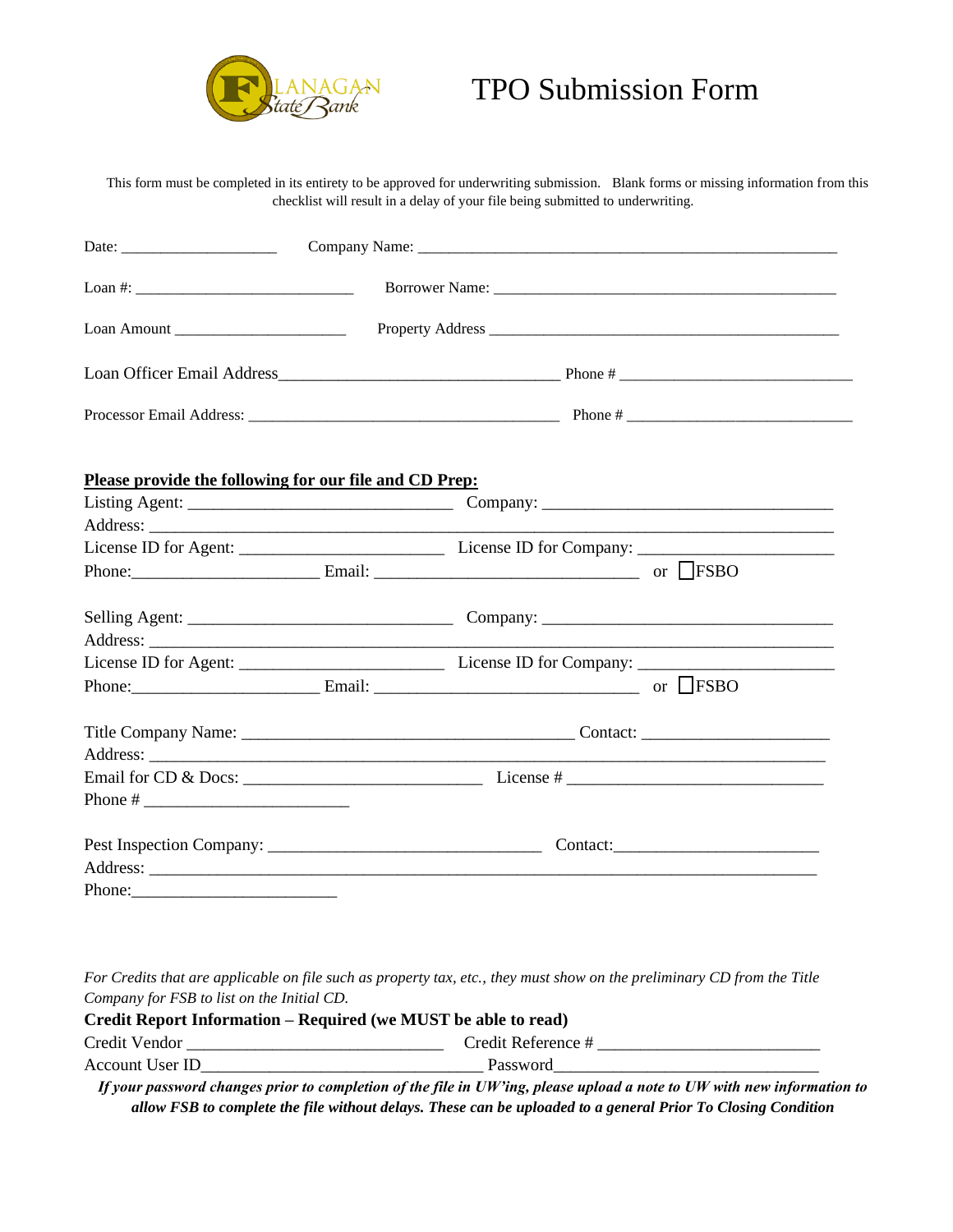

TPO Initial Disclosures Request

Please complete this for EVERY loan that requires Initial Disclosures. Allow 24 hours for the preparation of the disclosures. Please provide form to FSB in a timely manner to ensure dates are met to meet Federal Guidelines.

Borrower: \_\_\_\_\_\_\_\_\_\_\_\_\_\_\_\_\_\_\_\_\_\_\_\_\_\_\_\_\_\_\_\_\_\_\_\_ Loan Officer: \_\_\_\_\_\_\_\_\_\_\_\_\_\_\_\_\_\_\_\_\_\_\_\_\_\_\_\_\_\_

Doc Delivery:

\*\*Delivery Method:  $\Box$  In Person  $\Box$  E-Sign  $\Box$  Mail Confirm Closing Date:  $\Box$ 

*Processor note: borrowers should have email addresses entered in our system for each borrower*

Fees for Disclosure

Please confirm the fees in the template below and add the fees that are specific to the file for disclosure. Make changes to the templated fees as needed, including Vendor changes

Escrow Waiver?  $\Box$  Yes  $\Box$  No (conventional loans only. LTV must be less than 80%) Manufactured Home?  $\Box$  Yes  $\Box$  No

| <b>Origination Section</b>             |             |                                          |                                          |  |  |  |
|----------------------------------------|-------------|------------------------------------------|------------------------------------------|--|--|--|
| Fee Name                               | Template    | Add or Change                            | Vendor                                   |  |  |  |
|                                        | Amount      | to LE                                    |                                          |  |  |  |
| Origination Fee                        |             |                                          |                                          |  |  |  |
| Lender Paid Comp (Brokered files only) |             |                                          | <b>FSB</b>                               |  |  |  |
| <b>Discount Points</b>                 |             |                                          |                                          |  |  |  |
| Processing Fee                         |             |                                          |                                          |  |  |  |
| <b>Underwriting Fee</b>                | \$914/\$475 |                                          | <b>FSB</b>                               |  |  |  |
| Doc Prep                               |             |                                          | <b>FSB</b>                               |  |  |  |
| Courier Fee                            |             |                                          |                                          |  |  |  |
| Wire Fee                               |             |                                          |                                          |  |  |  |
|                                        |             |                                          |                                          |  |  |  |
|                                        |             | <b>Services Borrower Cannot Shop For</b> |                                          |  |  |  |
| Appraisal Fee                          |             |                                          |                                          |  |  |  |
| <b>Credit Report</b>                   |             |                                          |                                          |  |  |  |
| <b>Final Inspection Fee</b>            |             |                                          |                                          |  |  |  |
| <b>Flood Determination Fee</b>         |             |                                          |                                          |  |  |  |
| Life of Loan Flood Cert                |             |                                          |                                          |  |  |  |
| Verification of Employment             |             |                                          |                                          |  |  |  |
| Private Mortgage Insurance             |             |                                          | $\Box$ Single Pay<br>Monthly<br>Split MI |  |  |  |
| <b>Service Borrower Can Shop For</b>   |             |                                          |                                          |  |  |  |
| Foundation Inspection                  |             |                                          |                                          |  |  |  |
| Home Inspection                        |             |                                          |                                          |  |  |  |
| Survey                                 |             |                                          |                                          |  |  |  |
| Title - Closing/Settlement Fee         |             |                                          |                                          |  |  |  |
| Title - Lender's Title Policy          |             |                                          |                                          |  |  |  |
| Title - CPL Fee                        |             |                                          |                                          |  |  |  |
| Title – Chain of Title                 |             |                                          |                                          |  |  |  |
| Title - Courier Fee                    |             |                                          |                                          |  |  |  |
| Title - Email Fee                      |             |                                          |                                          |  |  |  |
| Title - Wire Fee                       |             |                                          |                                          |  |  |  |